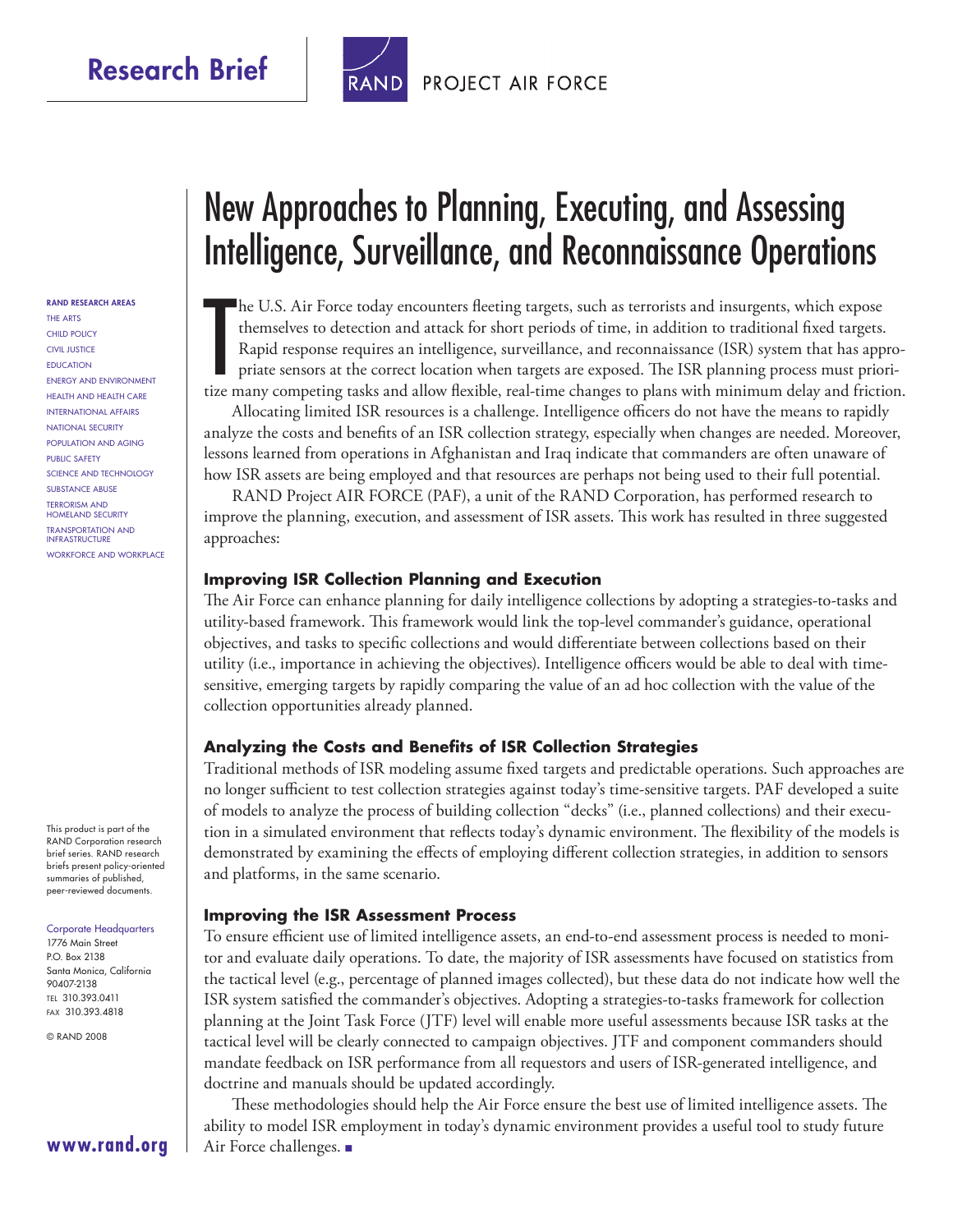

This research brief describes work done for RAND Project AIR FORCE and documented in Methodology for Improving the Planning, Execution, and Assessment of Intelligence, Surveillance, and Reconnaissance Operations, by Sherrill Lingel, Carl Rhodes, Amado Cordova, Jeff Hagen, Joel Kvitky, and Lance Menthe, TR-459-AF (available at [http://www.rand.org/pubs/technical\\_reports/TR459/\)](http://www.rand.org/pubs/technical_reports/TR459/), 2008, 116 pp., ISBN: 978-0-8330-4171-5. The RAND Corporation is a nonprofit research organization providing objective analysis and effective solutions that address the challenges facing the public and private sectors around the world. RAND's publications do not necessarily reflect the opinions of its research clients and sponsors. RAND® is a registered trademark.

**RAND Offices** Santa Monica, CA • Washington, DC • Pittsburgh, PA • Jackson, MS / New Orleans, LA • Cambridge, UK • Doha, QA